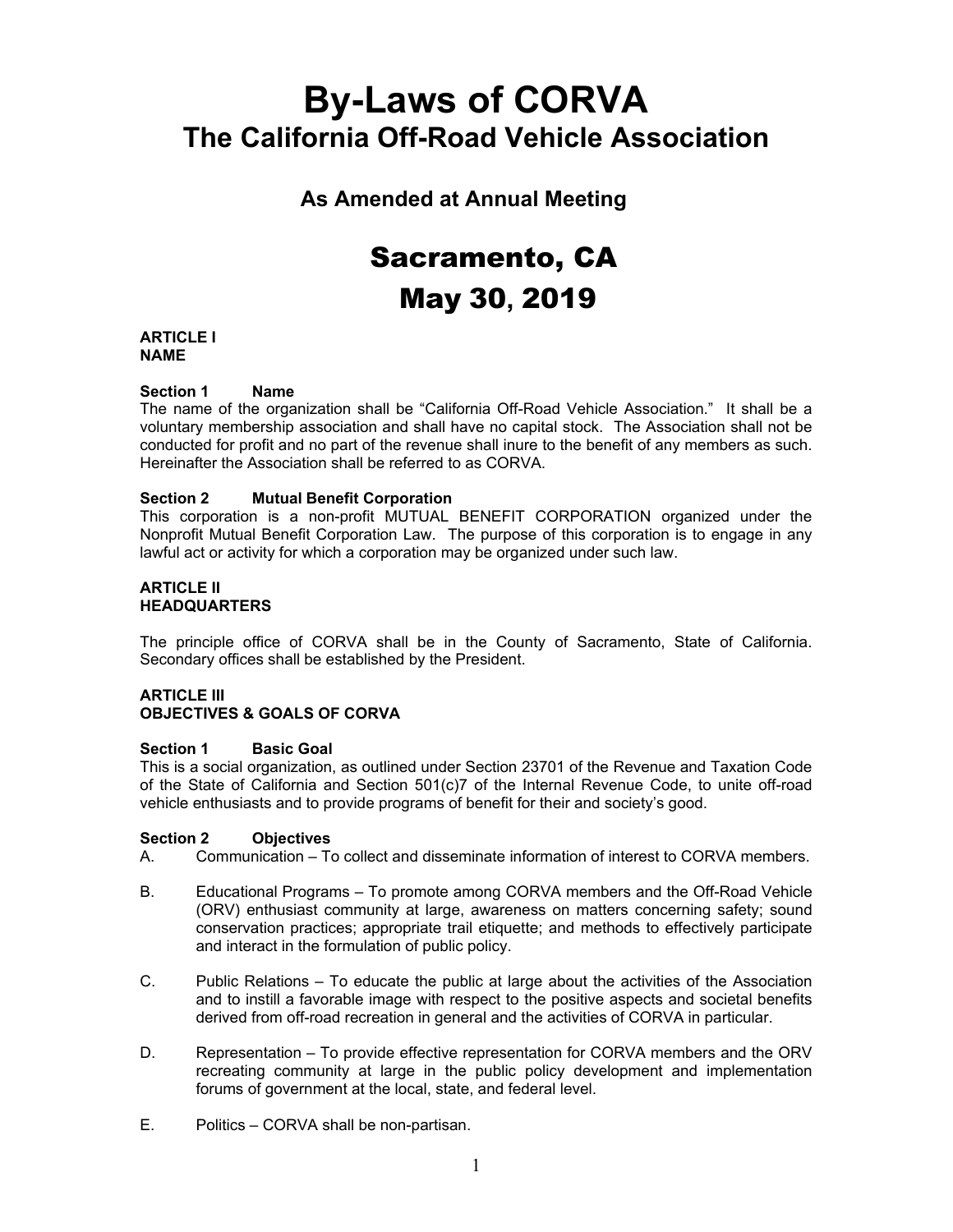#### **ARTICLE IV MEMBERSHIP**

#### **Section 1**

Membership shall be of four types as defined herein. In addition, the Board of Directors may establish an additional class or classes of members upon such qualifications as the Directors may deem advisable in the best interests of the Association; provided, however, that no such additional class of members shall have any voting rights in the Association.

#### **A. Supporting Membership**

Supporting Members are individuals or families of individuals who are current in their dues and are interested in off-road vehicles.

# **B.** Business Sponsors

vehicles, accessory equipment, services and/or parts for off-road vehicles who are current in their dues. Business Sponsors shall be recognized as Supporting Members of the Association. Business Sponsors are representatives of manufacturers, wholesalers and dealers of

#### **C. Lifetime Membership**

Lifetime Members are individuals or families of individuals who have paid a one-time membership fee as provided for in Article V, Section 3, and shall be recognized as a Supporting Members for the life of the member.

#### **D. CORVA Sponsored Club Membership**

accepted to participate in the CORVA Sponsorship Program will become a CORVA Sponsored Club on receipt of yearly dues to be determined by the Board of Directors. A CORVA Sponsored Club shall have 1 vote on behalf of said club. CORVA Sponsored Club Members are any club that has applied and been

#### **Section 2 Membership Duration and Limitations:**

- A. Supporting Membership shall be on an annual basis.
- to the B. Any member may resign, provided that written notice with such intention is given to the Secretary of CORVA.
- C. Any member may be suspended or expelled by the 2/3 vote of the Board of Directors for violation of these by-laws or any other rule or practice properly adopted by CORVA, or any conduct prejudicial to the interest of CORVA, after an open hearing to be held by the BOD within thirty (30) days of notification of all involved parties.
- D. Any Supporting Member who has not paid his/her dues within sixty (60) days of expiration date shall automatically forfeit membership.

#### **Section 3 Membership Application:**

- A. Qualified membership application shall be made to an officer of CORVA or to an individual or organization authorized by the Board to accept such application.
- B. Application shall be approved forms or facsimiles thereof. Supporting Membership application shall be accompanied by annual dues and/or any applicable fees.

# **ARTICLE V DUES**

#### **Section 1**

Dues for Supporting Membership shall be established by the Board of Directors from time to time but no more often than once a calendar year. The membership must be given thirty (30) days notice before the meeting at which the change will be voted upon in the manner specified in Article X, Section 1. At least two-thirds (2/3) of the Board must approve the change.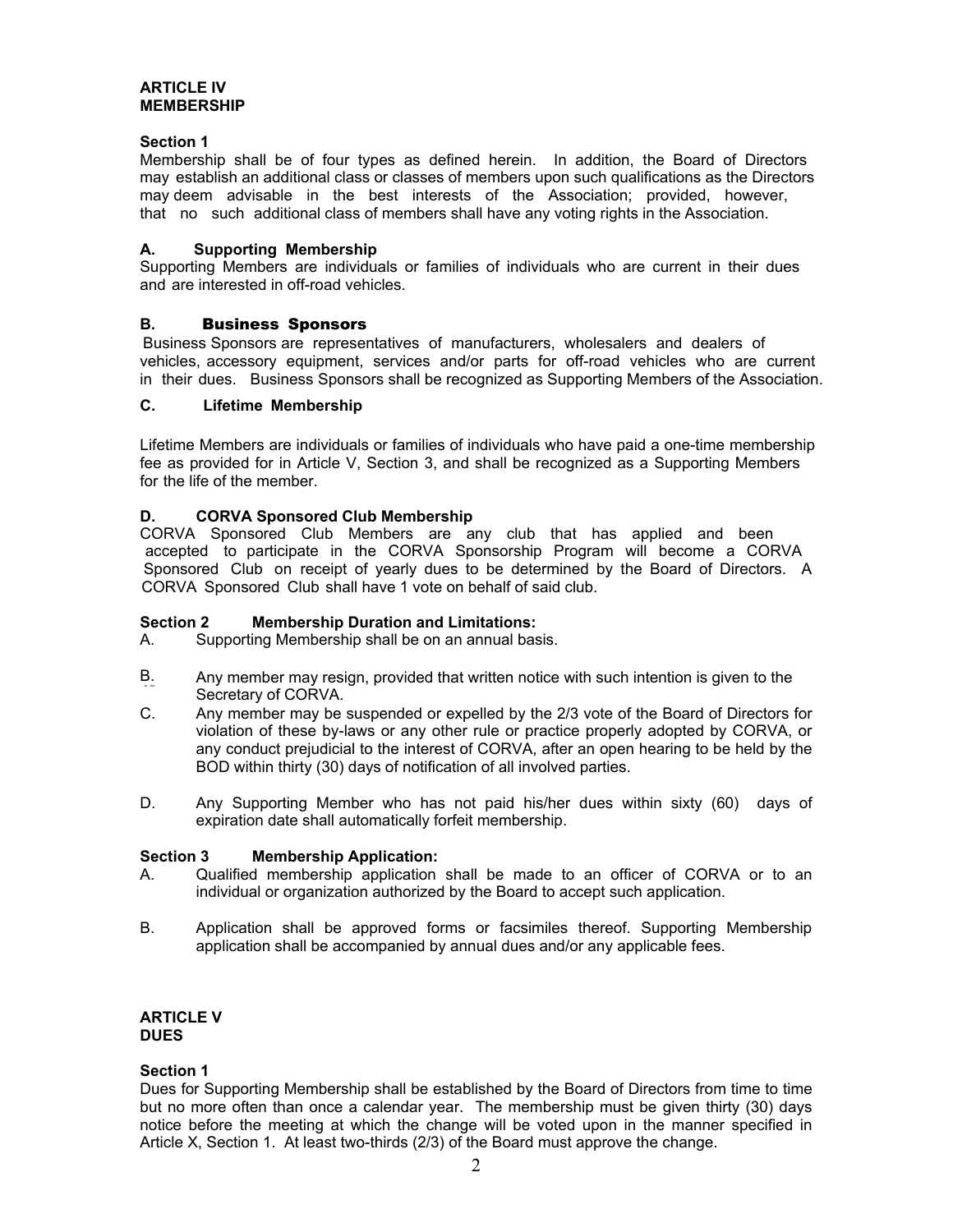# **Section 2**

payable within sixty (60) days of expiration date. Dues for Business Sponsors shall be a minimum donation of \$365.00 per year. Dues shall be

# **Section 3**

Life Membership shall be a one-time payment of an amount equal to ten (10) times the annual dues as provided for in Section 1.

# **ARTICLE VI**

# **OFFICERS OF THE ASSOCIATION AND THEIR DUTIES**

# **Section 1**

The elected officers of CORVA shall be: President; Vice President - Administration; Vice President - Land Resources and Public Policy; Vice President - Education; Vice President - Sales & Marketing; Secretary; Treasurer; and ten (10) Regional officers, five (5) from each region as follows: Regional Director, three (3) Assistant Directors and Regional Secretary.

# **Section 2**

The officers shall be active Supporting Members in good standing of CORVA.

# **Section 3 Officers' Duties**

#### **A. President**

The President shall be the chief executive officer of the Association and shall preside over all meetings of the Association, Board of Directors (BOD) meetings and specially called meetings. He/She shall have the duty, with the Board of Directors, to carry out the policies and decisions of the board. He/She shall be without the right to vote at Board of Directors meetings, except in the event of a tie. He/She shall sign all checks with the Treasurer. If the President is unable to sign a check, he/she may authorize one of the Vice Presidents or Secretary to sign in his/her stead. He/She shall appoint all Association committees to perform such duties as are defined in their operation or creation, subject to the approval of the Board of Directors. He/She shall perform such other duties as usually pertain to the office of the President, and he/she shall be ex-officio – a member of all committees. He/She shall also act as an advisor for the Board of Directors for one (1) year after completion of his/her term of office.

# **B. Vice President - Administration**

The Vice President - Administration shall be the chief operating officer of the Association. He/She shall, in the absence of the President, preside at all meetings and assume the responsibilities of the President. He/She shall be responsible for administrating the day to day operations of the Association. He/She shall, in consultation with the President prepare all reports (except those reports which are assigned to the Secretary and Treasurer); facilitate communication between officers and committees; supervise the timely production of newsletters; and otherwise ensure the orderly transaction of Association business. He/She shall assume all duties assigned to him/her by the Board of Directors, and in the event the President can no longer serve, shall succeed him/her as President.

# **C. Vice President - Land Resources and Public Policy**

The Vice President - Land Resources and Public Policy shall be responsible for the public policy initiatives for the Association. He/She shall serve as Chair of the Land Access Committee, and shall direct the development of CORVA positions before the Administrative and Legislative bodies that are responsible for creating and carrying out the public policies that affect the sport of off-roading or the Association. He/She shall with consultation with the President and the Board, serve as the principal spokesperson before public agencies in articulating the Association position on matters of public policy. He/She shall work in conjunction and be responsible for coordinating the efforts of CORVA and other allied organizations when appropriate to develop consensus positions on issues of importance to the community.

# **D. Vice President - Education**

safety awareness, trail etiquette, stay-on-trails3 concepts, etc. Interface and be the contact The Vice President – Education shall promote education including wise-use of natural resources, with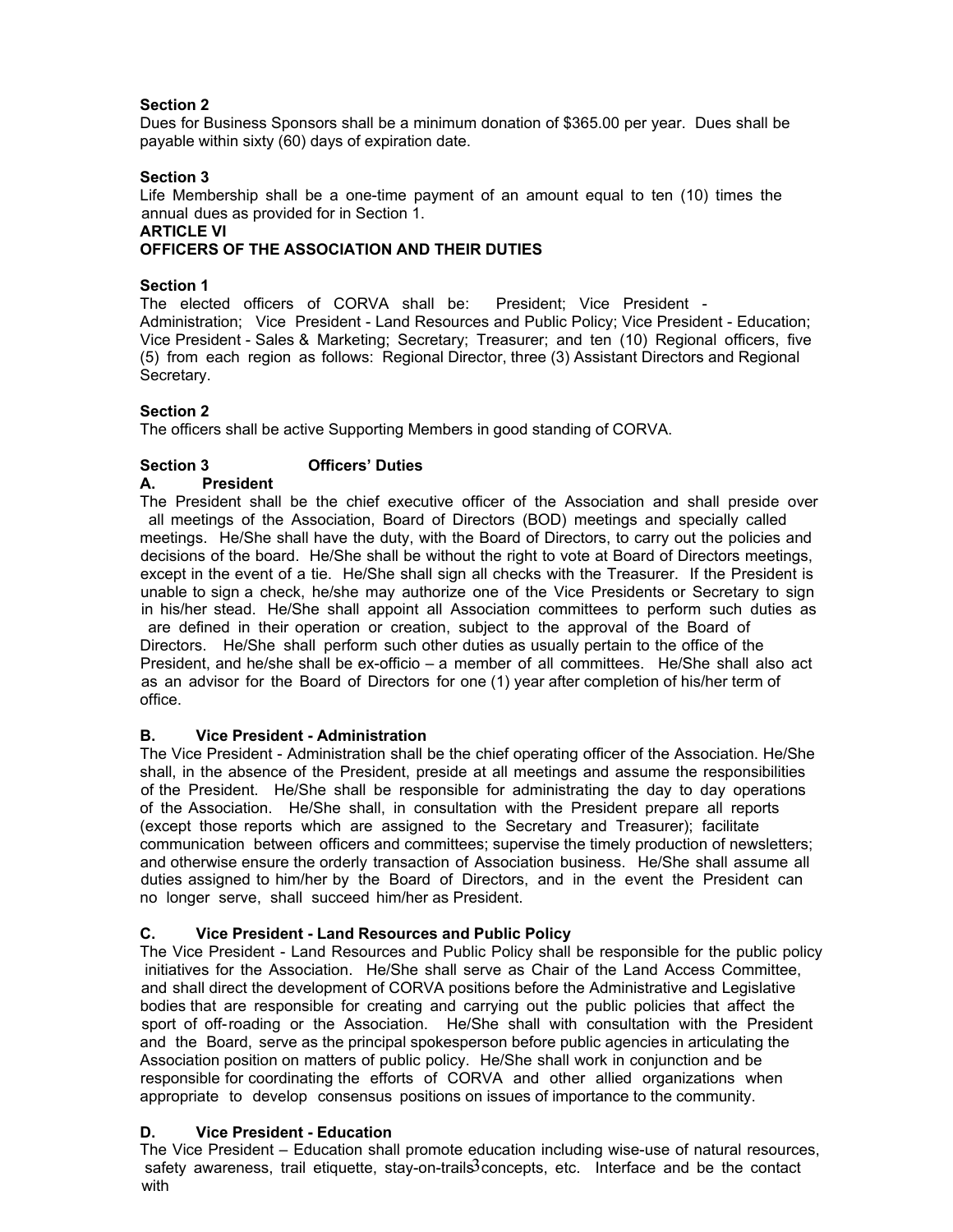outside agencies and organizations that may be involved in other education programs and activities.

#### **E. Vice President - Sales & Marketing**

The Vice President – Sales & Marketing shall develop and implement sales and marketing plans and strategies. Build, motivate and lead sales and marketing teams to meet the goals of other CORVA departments to steer CORVA toward increased income and membership. Build relationships with manufactures and distributors in the OHV industry to increase awareness of CORVA. Chair the Marketing Committee. CORVA to increase both individual and Business Sponsors. Responsible for brand building/co branding with target organizations and Business Sponsors. Interface with all

#### **F. Treasurer**

The Treasurer shall be Chairperson of the Budget Committee, be responsible for the collection of all dues (either directly or through another office as may be directed by the Board of Directors), and be the custodian of all moneys, securities and deeds belonging to this Association unless otherwise stated, and shall hold the same subject to the direction of the Board of Directors. He/She shall at all times provide the Secretary with a list of Supporting Members. He/She shall issue checks for all expenditures as described in Article XIV, Funds and Article XV, EXPENSES OF CORVA REPRESENTATIVES which must be countersigned by the President or a Vice President he/she has so authorized. If the Treasurer is unable to sign checks, he/she may, with the President's approval, authorize one

 of the Vice Presidents or Secretary to sign in his/her stead. Two different signatures are required at all times. He/she shall arrange for an annual audit of the books of this Association and turn all books and properties in his/her possession over to his/her successor within six months following the close of the Annual Meeting. He/She shall prepare and present to the Board of Directors a quarterly income and expense statement.

The Treasurer will provide regular financial statements either hardcopy or electronically for Board of Directors approval. At least two other Board of Directors will have access to CORVA funds, in case the Treasurer is unable to perform the duties necessary for the Association.

#### **G. Secretary**

The Secretary shall take minutes at all Supporting Membership and Board of Director Meetings, and shall write any required correspondence. He/She shall make the minutes of the meetings available to Supporting Members upon request. Minutes of the Executive meeting shall be made available to Board of Directors only. He/She shall be custodian of all records, reports and correspondence of CORVA, past and present. He/She shall forward all moneys to the Treasurer promptly.

#### **H. Regional Director**

The Regional Director shall be the presiding officer of their region and shall be responsible to the Board of Directors for all activities within the region. The Regional Assistant Directors shall assist Regional Directors in all duties pertaining to the activities of the region as directed by the Director.

# **I. Regional Assistant Director**

The Regional Assistant Directors may be assigned duties by the Director under the following titles.

1) Grants

Coordinates all representatives of requesting agencies.

- 2) Clubs Maintains club relations and recruitment
- 3) Legislative Relations Promotes relations with legislators

# **J. Regional Secretary**

The Regional Secretary shall take minutes at all Regional Meetings and write any required correspondence of his/her region, past and present. He/She shall make the minutes of the meetings available to Supporting Members upon request. He/She shall forward all moneys to the Association Treasurer promptly.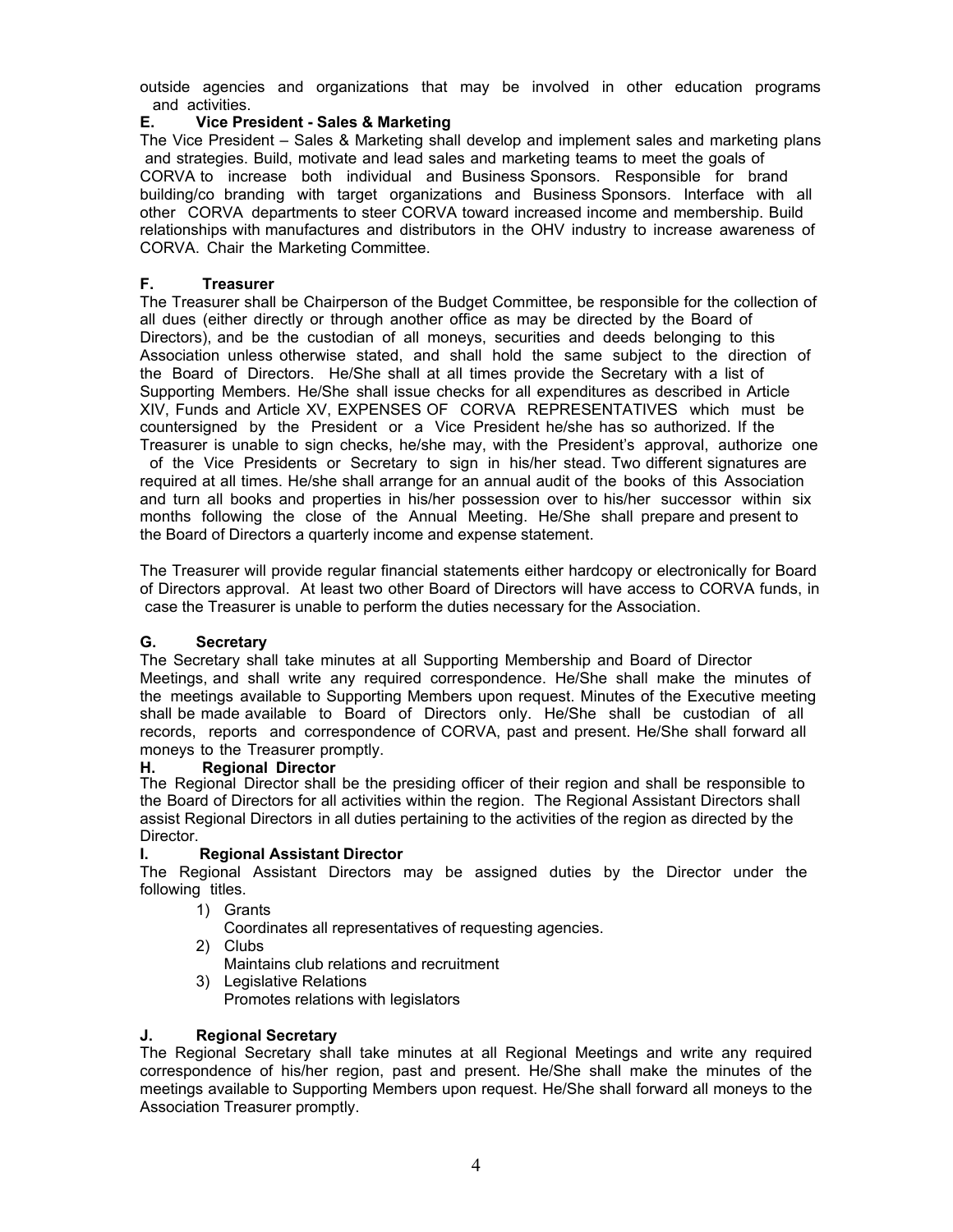# **K. Association Property**

Any Officer upon leaving office shall turn all records, reports, correspondence and CORVA property in their possession over to the Board of Directors within thirty (30) days.

# **Section 4 Vacancy of Regional Officers**

In the event of vacancy of any Regional Officer, the remaining officers in that region shall appoint a successor to the vacant office. The appointee shall meet all requirements for that office and shall serve until the scheduled election.

#### **Section 5 Recall of Association Officer**

At any meeting of the full Board of Directors any Association Officer may, by a vote of seventyfive percent (75%) of the full Board, be removed from office and another qualified Supporting Member be elected to fill the unexpired term of the officer so removed, provided the Supporting Membership has been notified in the manner specified in Article XI Section 1.

#### **Section 6 Recall of Regional Officer**

At any meeting of a Regional Board of Directors any Regional Officer may, by a vote of sixty percent (60%) of the Regional Board, be removed from office and another qualified Supporting Member be elected to fill the unexpired term of the officer so removed, provided the regional Supporting Membership has been notified in the manner specified in Article XI Section 1.

#### **Section 7 Bond**

Any officer, member of the staff, or contractor of the Association handling funds of the Association will furnish at the discretion of the Board of Directors, and at the expense of the Association, a bond in an amount to be fixed by the Board of Directors.

#### **Section 8 Term Limits**

The President may not serve more than three (3) consecutive terms in the same position.

# **ARTICLE VII NOMINATION AND ELECTION OF OFFICERS**

#### **Section 1 Association Officers**

- candidates will be nominated from the floor at the beginning of the election process during the Annual Meeting. A. Any Supporting Member of CORVA in good standing may run for any office. All
- B. Potential candidates may submit a short biography to be published in the newsletter, and/or CORVA web site, space and time permitting.
- C. A plurality of votes cast is necessary for election to an office. All ballots for officers must be counted and checked by three (3) Supporting Members other than the nominees. All ballots shall be held in a sealed envelope for thirty (30) days after the election by the Secretary.
- D. Installation of Officers will be at the Annual Meeting.
- E. Term of office for all elected Association Officers shall be for a period of two (2) years. The President, Secretary, Vice President - Land Resources and Public Policy, and Vice President - Sales and Marketing will have elections in odd years. The Vice President - Administration, Vice President - Education, and Treasurer will have elections in even years.

#### **Section 2 Regional Officers**

A. Any Supporting Member of CORVA in good standing and resident in that region may run for any regional office.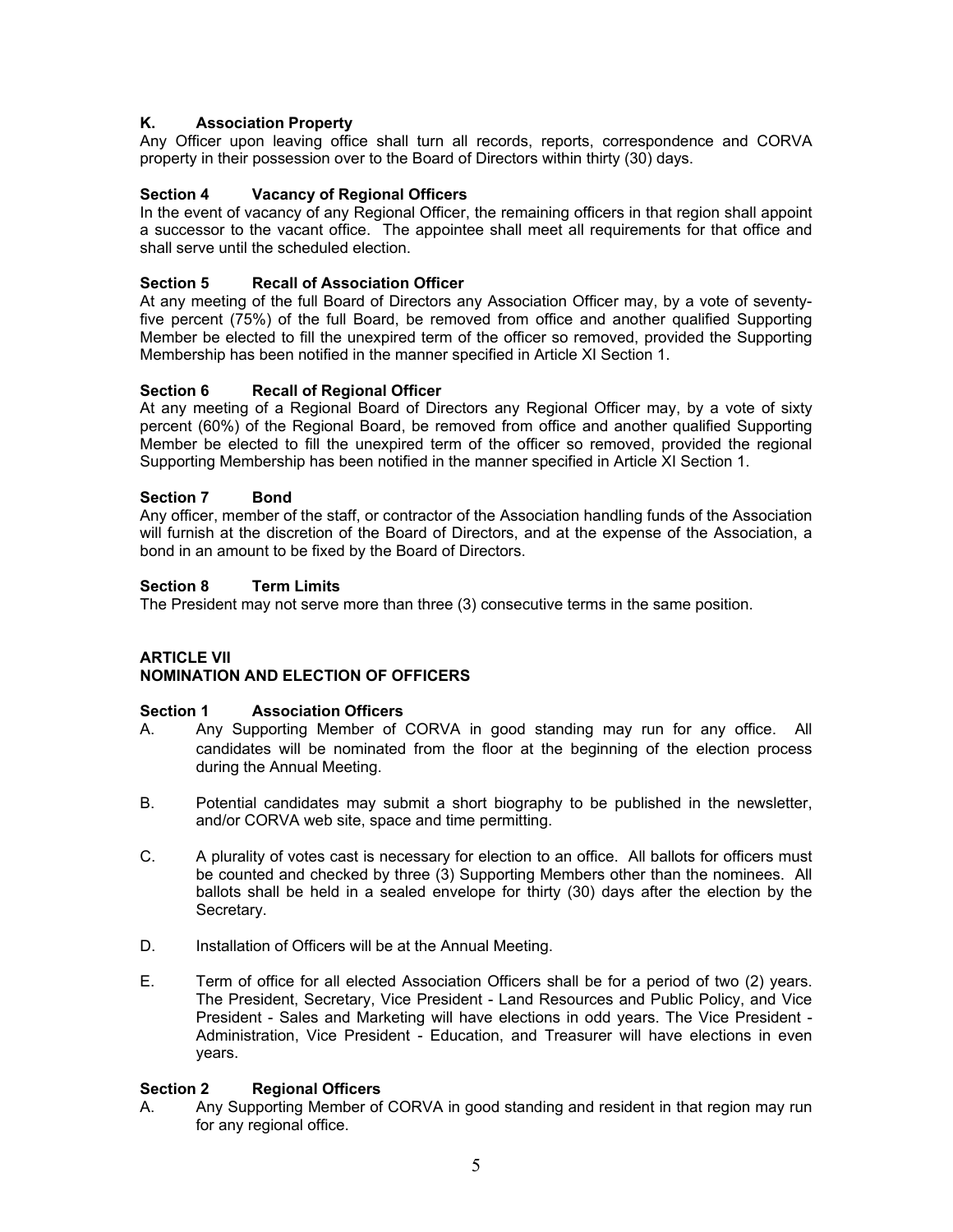- B. Potential candidates may submit a short biography to be published in the newsletter, and/or CORVA web site, space and time permitting.
- C. A plurality of votes cast by Supporting Members in that Region is necessary for election to an office. All ballots for officers must be counted and checked by three (3) Supporting Members other than the nominees. All ballots shall be held in a sealed envelope for thirty (30) days after the election by the Regional Secretary.
- D. Elections of Regional Officers shall be held in even years.Installation of Regional Officers will be at the Annual Regional Meeting.

# **ARTICLE VIII BOARD OF DIRECTORS AND THEIR DUTIES**

#### **Section 1**

The Board of Directors shall consist of the elected Association and Regional Officers as defined under Article VI, Section 1. Voting status shall be granted to all members of the Board of Directors.

#### **Section 2**

In the event of vacancy of any Association Officer, the remaining Board of Directors shall appoint a successor to the vacant office within thirty (30) days. The appointee shall meet all requirements for that office and shall serve for the remainder of that term.

#### **Section 3**

Voting status shall be granted to all members of the Board of Directors including the immediate past Association President, unless that person was removed from that office during his/her last term. The voting privilege of the immediate past Association President shall continue until the election of a new President creates a new immediate past President.

#### **ARTICLE IX COMMITTEES**

#### **Section 1**

All Association Committees shall be appointed or dissolved by the President, with approval of the Board of Directors.

#### **Section 2**

All Regional Committees shall be appointed or dissolved by the Regional Director.

# **ARTICLE X VOTING AND DELEGATES**

#### **Section 1**

Supporting Memberships and Business Sponsors shall be allowed one (1) vote per membership.

# **Section 2 Qualifications for Club Delegates**

- A. Each recognized club may be represented by one (1) delegate and/or one (1) alternate.
- who is a Supporting Member in good standing in CORVA. B. Each club delegate shall have one (1) vote for each Supporting Membership in their club
- C. Each club delegate must have a letter of identification from the Club President on file with the CORVA Secretary prior to the close of registration to a vote. The letter shall be valid for that election only.

# **Section 3 Qualifications for Non-Club Delegates**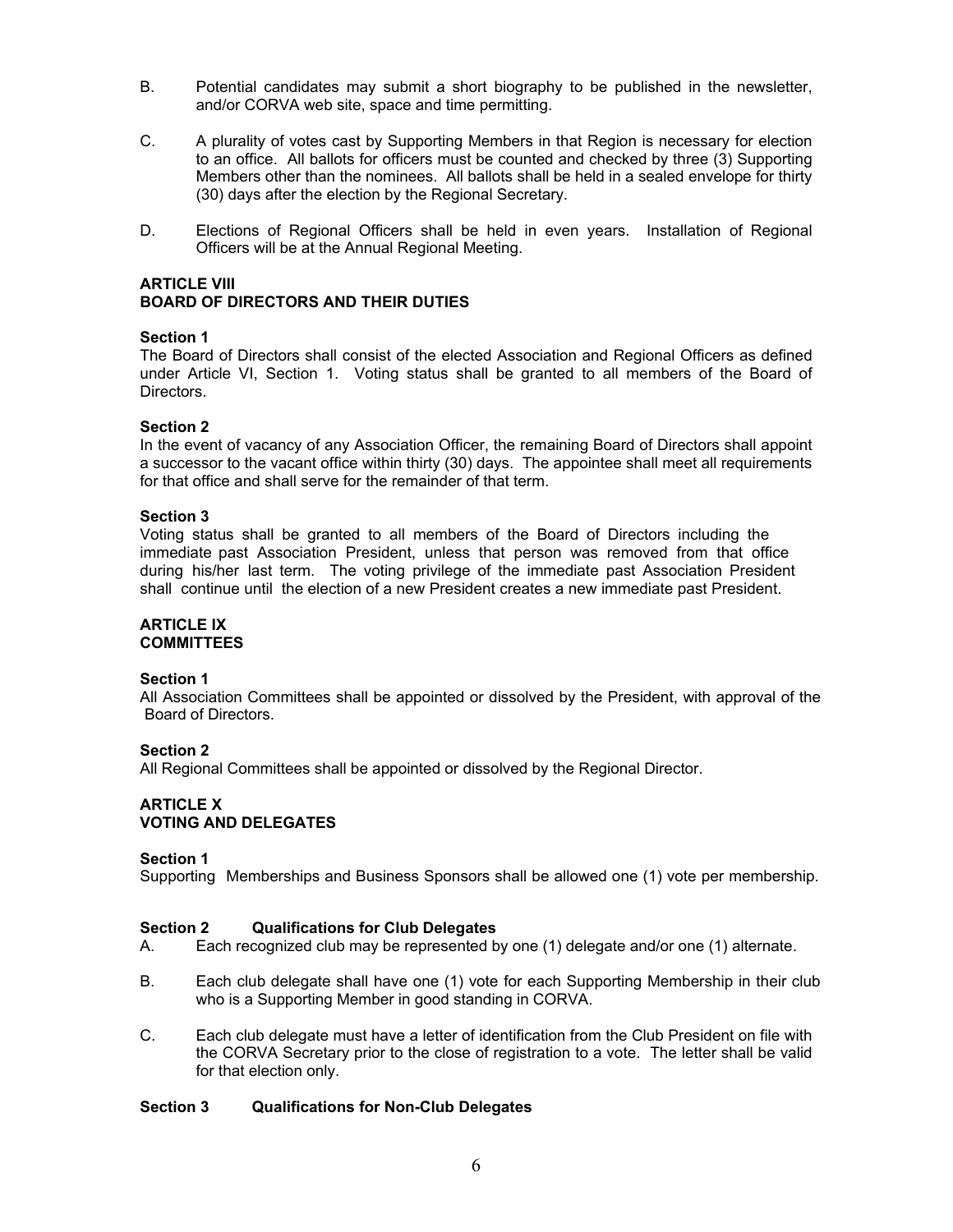- A. Any number of Non-Club Supporting Members may be represented by one (1) delegate and/or one (1) alternate and each delegate will have one (1) vote for that Supporting Member. Delegates and alternates must be Supporting Members of CORVA.
- B. Each Non-Club delegate must present to the CORVA Secretary, prior to the close of registration to a vote, a petition signed by all Supporting Members they represent. This signed petition is to be valid for that election only.

#### **Section 4 Registration of Voting Members**

A. All Supporting Members wishing to vote in person at the Annual Membership Meeting or Special Meetings must register with the Secretary prior to the close of registration for that election.

#### **Section 5 Voting Procedures**

- A. The Vice President Administration shall submit to the Secretary a current Supporting Membership roster for voting eligibility certification.
- B. Votes may be cast only by properly registered Supporting Members or properly credentialed delegates.
- C. All Supporting Members and delegates must be present to cast their votes.
- D. Voting shall be by roll call or by secret ballot, at the discretion of the Chair of the meeting.

#### **ARTICLE XI MEETINGS**

#### **Section 1 Notification**

The Supporting Membership shall be notified at least thirty (30) days in advance of all meetings. Notification shall be by publication on the web site and newsletter, and by email to those Supporting Members who do not receive the newsletter by US Mail. US Mail and e-mail notifications of Regional Meetings need be sent only to the members of that region.

#### **Section 2 Annual Meeting**

- A. Annual Meetings shall be held between the first of March and the end of May of each year at a location determined by the Board of Directors. When the presidential election is scheduled at an Annual Meeting, the location shall, if feasible, be in the region other than the region where the prior presidential election was held.
- B. The CORVA President, or if he/she so designates, one of the Vice Presidents, shall preside as Chair at all Annual Meetings.

# **Section 3 Regional Meetings**

- A. Regional Meetings shall be held quarterly each year at a regional central location which is to be determined by the Regional Director. The Annual Regional Meeting shall be one of the quarterly meetings at which the elections will be held.
- B. The Regional Director shall preside at all Regional Meetings.

#### **Section 4 Special Meetings**

- A. Special Meetings shall be called by the President when deemed necessary or when requested by twenty five percent (25%) of the Supporting Membership by petition .
- B. Special Regional Meetings shall be called by the Regional Director when deemed necessary or when requested by twenty five percent (25%) of the regional Supporting Membership by petition.
- C. The Special Meetings shall be called not less than thirty (30) days nor more than sixty (60) days after receipt of the written request.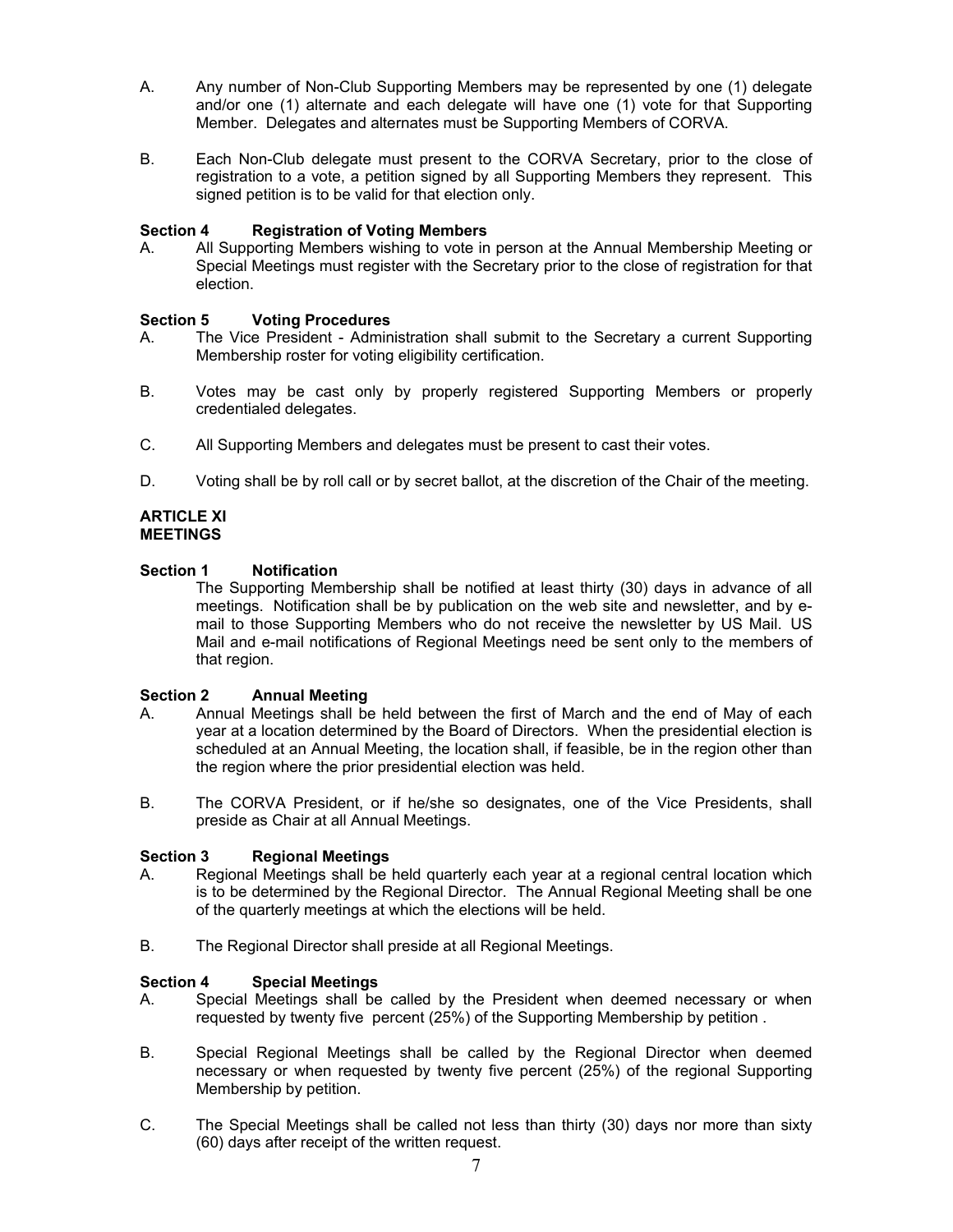D. No business may be conducted at Special Meetings other than that for which the meeting was called.

#### **Section 5 Quorum**

- A. Association Meetings shall require a quorum consisting of two-thirds (2/3) of the CORVA officers.
- B. Regional Meetings shall require a quorum consisting of a simple majority of the regional officers.
- C. Special Meetings shall comply with paragraph A or B of this section.

#### **Section 6 Parliamentary Authority**

All meetings of the Association shall be conducted in compliance with "Robert's Rules of Order", latest revision.

#### **Section 7 Board of Directors Meetings**

- A. The Board of Directors shall meet at least quarterly. Supporting Members shall be permitted to attend all quarterly Board of Directors meetings and testify or add input, but shall not be permitted to vote on any matter.
- B. The Board of Directors may meet in Executive Session to discuss and decide on confidential legal proceedings and personnel matters. The minutes of the meeting shall remain confidential to the Board of Directors only. The Executive Session is restricted to Board of Directors and invitees only. Notice of such meeting shall be sent to all Board of Directors not less that ten (10) days prior to said meeting.

#### **ARTICLE XII REGIONS**

#### **Section 1**

The Association shall be divided into two (2) geographical regions. These Regions shall be referred to as the Northern Region and the Southern Region.

| <b>Section 2</b> | The Northern Region is to include the Counties of: |                 |               |
|------------------|----------------------------------------------------|-----------------|---------------|
| Alameda          | Kings                                              | Nevada          | Siskiyou      |
| Alpine           | Lake                                               | Placer          | Solano        |
| Amador           | Lassen                                             | Plumas          | Sonoma        |
| <b>Butte</b>     | Madera                                             | Sacramento      | Stanislaus    |
| Calaveras        | Marin                                              | San Benito      | Sutter        |
| Colusa           | Mariposa                                           | San Francisco   | Tehama        |
| Contra Costa     | Mendocino                                          | San Joaquin     | Tuolumne      |
| Del Norte        | Merced                                             | San Mateo       | Trinity       |
| El Dorado        | Modoc                                              | Santa Clara     | Tulare        |
| Fresno           | Mono                                               | Santa Cruz      | Yolo          |
| Glenn            | Monterey                                           | Shasta          | Yuba          |
| Humboldt         | Napa                                               | Sierra          |               |
| <b>Section 3</b> | The Southern Region is to include the Counties of: |                 |               |
| Imperial         | Los Angeles                                        | San Bernardino  | Santa Barbara |
| Inyo             | Orange                                             | San Diego       | Ventura       |
| Kern             | Riverside                                          | San Luis Obispo |               |

#### **Section 4**

Any Supporting Member located in a borderline city, county or outside of California, desiring to be included in a Region other than the one designated for him/her, may petition the Board of Directors for reassignment to the Region of his/her choice.

#### **ARTICLE XIII CORVA INSIGNIA AND INTELLECTUAL PROPERTY**

#### **Section 1**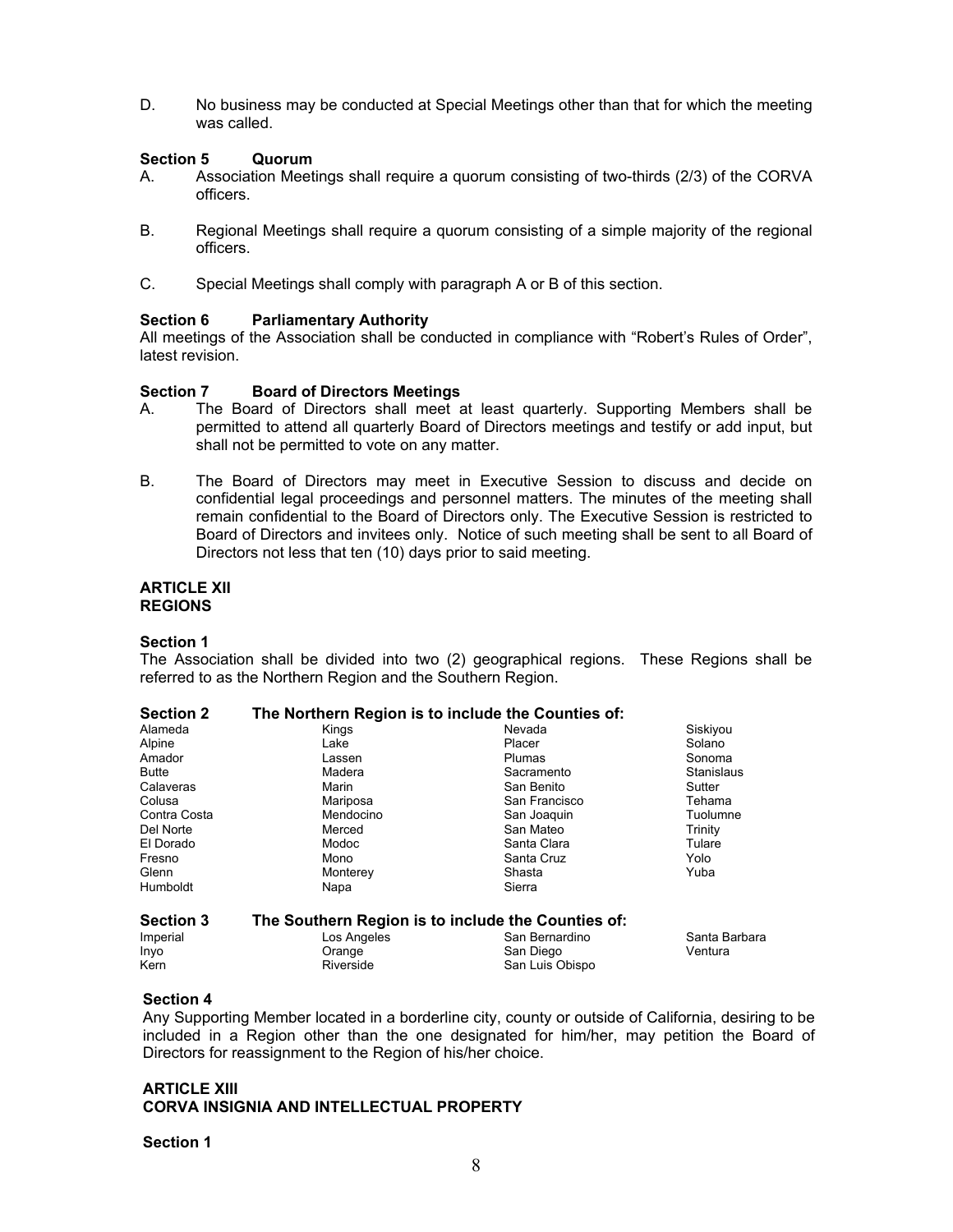The California Off-Road Vehicle Association will not allow its name, initials or insignia to be used in any manner, commercial or otherwise, except to indicate membership. Only Supporting Members of CORVA in good standing or with expressed permission from the Board of Directors will be permitted to display the CORVA insignia.

#### **ARTICLE XIV FUNDS**

#### **Section 1**

The collection, deposit, disbursement, and all matters pertaining to the funds of CORVA shall be the responsibility of the Treasurer and is subject to the direction of the Board of Directors.

#### **Section 2**

The annual audit is to be prepared and presented by the CORVA Treasurer to the Board of Directors. The CORVA annual tax return will then be completed by a licensed, certified public accountant firm which is registered with the State of California.

#### **Section 3**

Additional audits may be requested by any Supporting Member in good standing of CORVA. These audits are to be at the requester's expense, which is to be paid in advance. Should any material infraction of the By-laws or State Law be found, the expense of the audit will be borne by CORVA.

#### **Section 4**

Disbursement of funds is to be in accordance with the annual budget, which is to be prepared by the Budget committee and approved by the Board of Directors. Any additional disbursements must be approved by the Board of Directors.

#### **ARTICLE XV EXPENSES OF CORVA REPRESENTATIVES**

#### **Section 1**

All pre-approved expenses shall be listed on approved Expense Report Forms with written justification for and documentation of said expenses attached thereto, and shall be submitted to the Treasurer for review and payment.

#### **ARTICLE XVI MANAGING DIRECTOR**

#### **Section 1**

The Board of Directors may designate a Managing Director to be employed by the Association and shall fix his/her compensation.

# **Section 2**

The duties of the Managing Director shall be those designated by the Board of Directors.

#### **ARTICLE XVII BY-LAWS AMENDMENTS**

A. Bylaws changes will be reviewed by Board of Directors before being submitted to the Supporting Membership for final approval.

B. Suggested by-law change(s) may be submitted to the Board of Directors by any Supporting Member, any member of the Board of Directors, or by a committee established for that purpose. The Board of Directors will convene within sixty (60) days upon receipt of requested by-law changes. The Board will either:

- 1. Recommend approval of the suggested change(s); or,
- 2. Remain neutral on the suggested change(s); or,
- 3 . Recommend rejection of the suggested change(s).